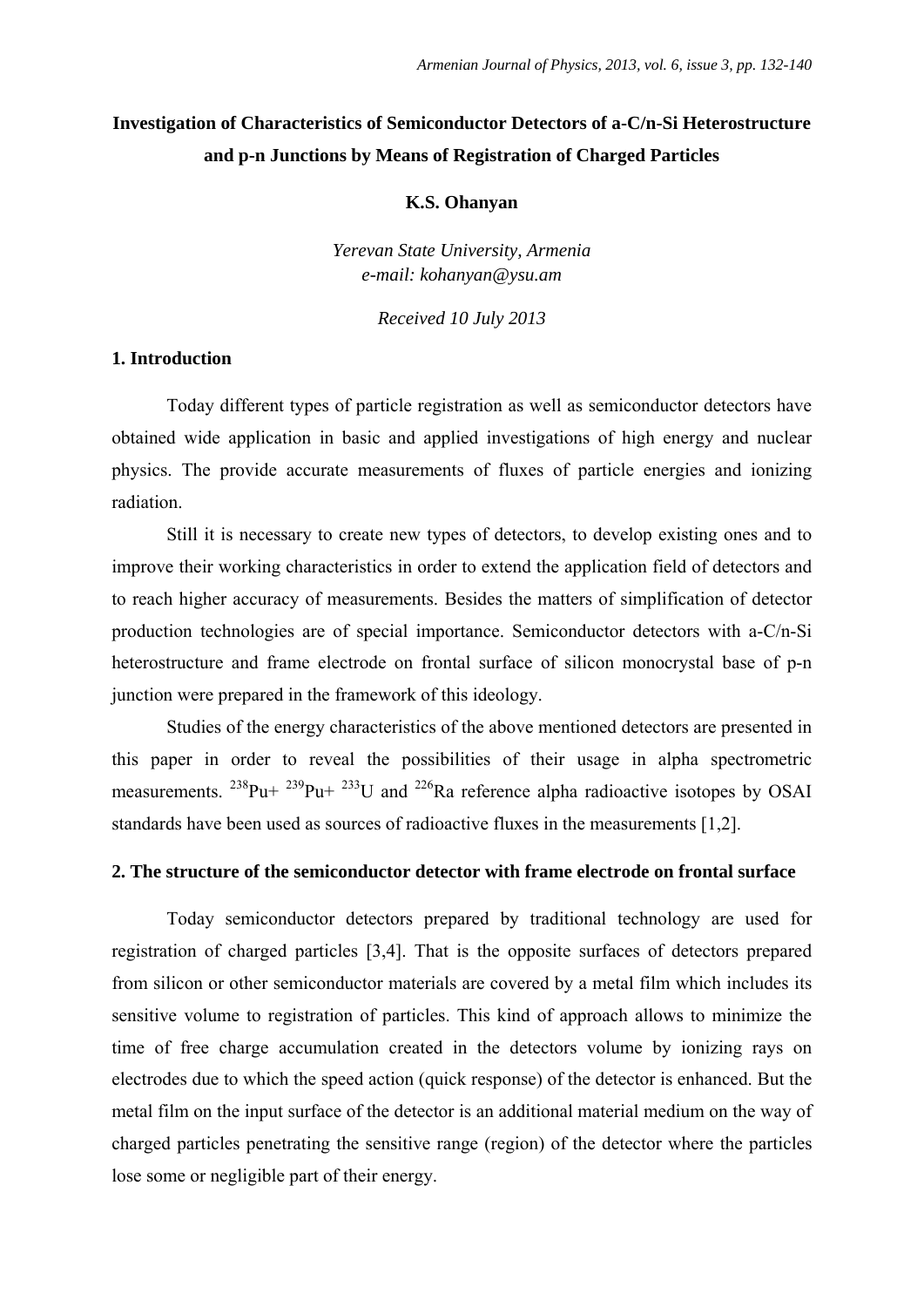A test has been performed by us to discard the technology of full metal coverage of the input surface of the detector. A semiconductor detector with p-n junction has been studied (p-n junction was realized by Bore diffusion in the depth of 3-4 µm) which is a flat film of 350 µm prepared from silicon monocrystal. The back surface of the detector is fully covered by a thin nickel layer and a nickel layer like a light-gage wire with a surface of  $2x2$  mm<sup>2</sup> by a rectangular parameter length is set on the frontal surface which functions as a frame electrode. There is a  $SiO<sub>2</sub>$  thin layer of 20-50 Å thickness on the frontal surface restricted by a metal frame. The metal film of back surface and the frame of frontal surface serve as electrodes for application of magnetic field to the detector as well as for obtaining registration signals of particles from them.

### **3. Structure of semiconductor detector with a-C/n-Si heterostructures**

a-C/n-Si semiconductor structures are also of interest in views of registration of charged particles and ionizing rays in general. They are widely applied in functional electronics. But the potential of their application as particle detectors is not completely studied.

Few studies have been conducted which show that this kind of structures may be used in experimental methods of registration of ionizing rays [5,6]. Such investigations were also conducted in this work by using a-C n-Si heterostructure. It is a flat (substrate) of  $350 \mu m$ thickness prepared from silicon monocrystal on which a clear amorphous carbon film (a-C) of ~100 nm thickness is set by the pulsed-laser deposition method. A Schottky barrier is formed in the heterojunction region of semiconductor monocrystal and amorphous carbon due to which the heterojunction obtains property of p-n junction.

a-C layer and low-resistant metal contact are produced in a single technological cycle in the switch the laser Q mode (the radiation wavelength  $-1.06 \mu m$ , the duration of pulsed laser evaporation – 30 ns, fluence in radiation area of targets  $\sim 10^9$ W/cm<sup>2</sup>). The formation of the low-resistant contacts (Ag on a-C and In on n-Si) was performed without any additional processing. The characteristics of produced contacts are the thickness uniformity and good adhesion. Like in the case of silicon with p-n junction a silver layer like a light-gage wire with a surface of  $2x2$  mm<sup>2</sup> by a rectangular parameter length is set on the frontal surface which functions as a frame electrode. The resistance value of a-C film  $(\rho_{a-C}=1.43x10^6 \text{ Ohm})$ cm) was also estimated having regard the geometrical dimensions of the heterostructure.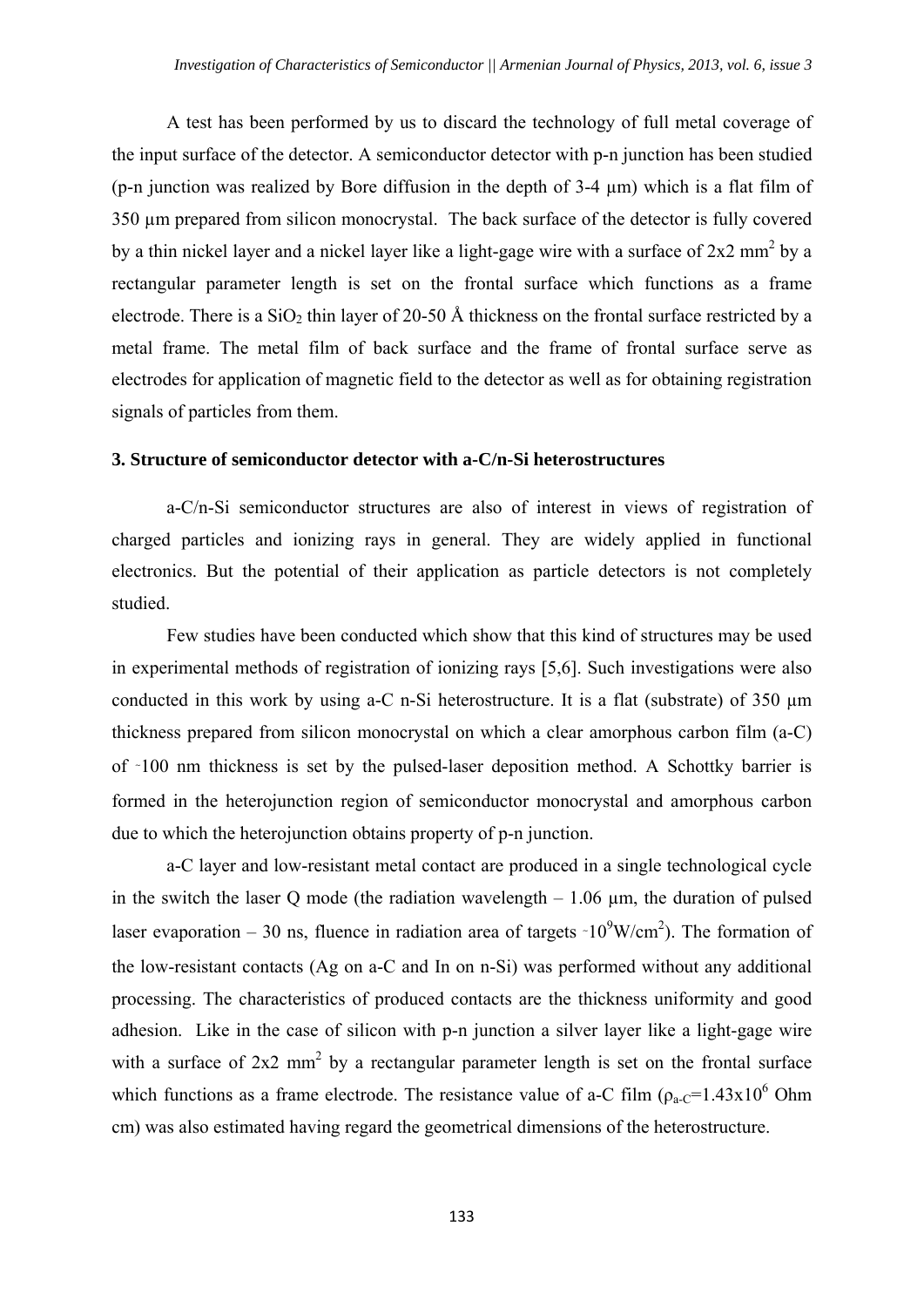Electrical properties of a-C/n-Si heterostructure were defined on the basis of measurements conducted at room temperature and the dark CVC (current voltage characteristic) of a-C/n-Si heterastructure (J is current density,  $A/cm<sup>2</sup>$ ) was extracted in the range of  $0.2$  V < U < 0.45 V inverse biases (the polarity is + on n-type silicon) which is in satisfactory conformity with the law of current density  $J = J_0 exp(eU/nkT)$  with the ideality factor  $n = 2$ ; 4. The "dark" CVC is shown in Fig. 1.



Fig. 1. The "dark" CVC of a-C/n-Si heterastructure.

## **4. Description of the experimental facility**

An experimental facility was assembled for investigation of the energy characteristics of semiconductors with a-C/n-Si structure and frame electrode on the frontal surface of silicon monocrystal base of p-n junction used as particle detectors. The flow diagram of the facility is shown in Fig. 2. It is composed of registration unit, preamplifier, amplifier, amplitude analyzer and accumulation unit of information obtained during the measurements.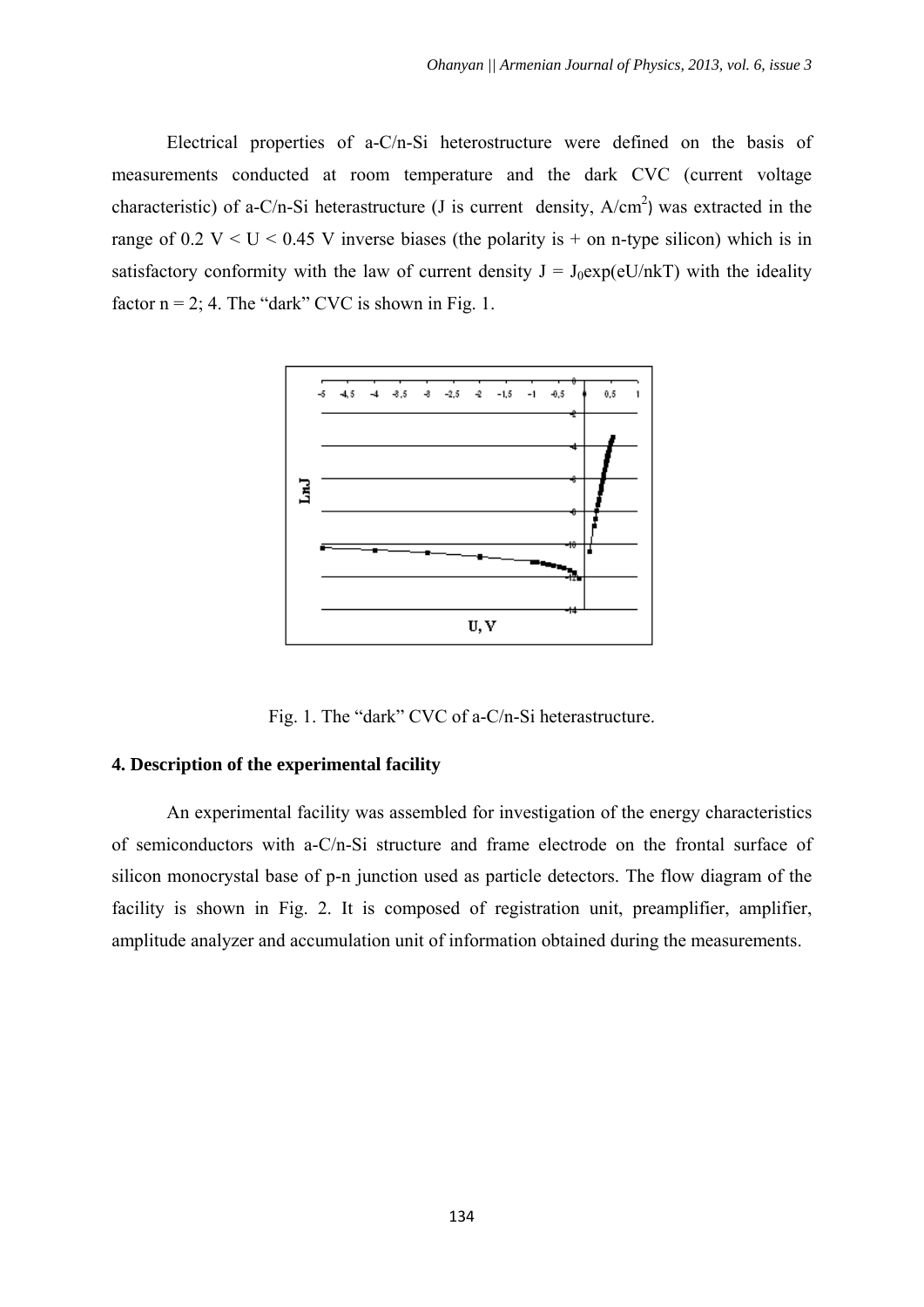

Fig. 2. The flow diagram of the experimental facility.

A socket contact connected to the entry of the preamplifier where the detector under investigation is positioned and a movable pedestal for installation of a radioactive radiating source are coaxially situated in opposite positions in the chamber with metallic walls and  $600 \text{ cm}^3$  volume of registration unit. A movable pedestal allows to change the distance between the detector and the surface of the radioactive source consequently the path length of alpha particles in the air within the range from 0.5 cm to 6 cm. **Example 14 Computer**<br>
Fig. 2. The flow diagram of the experimental facility.<br>
The flow diagram of the experimental facility.<br>
The tact connected to the entry of the preamplifier where the detector under<br>
invariant and

A beam mechanical collimator is placed between the detector and movable pedestal in order to minimize the influence conditioned by the beam divergence (the path length of alpha particles) in measurements of energy values of alpha particles (Fig.2), which allows to minimize the divergence angle. Indeed, the alpha particle which is delivered from radioactive source and reaches the detector at angle φ to its surface normal then it passes

$$
W = W_0 \frac{1}{\cos \varphi} \tag{1}
$$

way through the air layer of  $W_0$  thickness existing between the radioactive source and the detector. This in turn leads to the dispersion of energy values of particles entering the detector [7, 8]. The highest dispersion value for energy of particles entering the detector at the surface normal is observed in the case of maximum value  $\varphi_{\text{max}}$  of beam divergence value and is determined by the following expression:

$$
\delta E_{\varphi \max} = (W - W_0) \frac{dE}{dx} = W_0 \left( \frac{1}{\cos \varphi_{\max}} - 1 \right) \frac{dE}{dx} , \qquad (2)
$$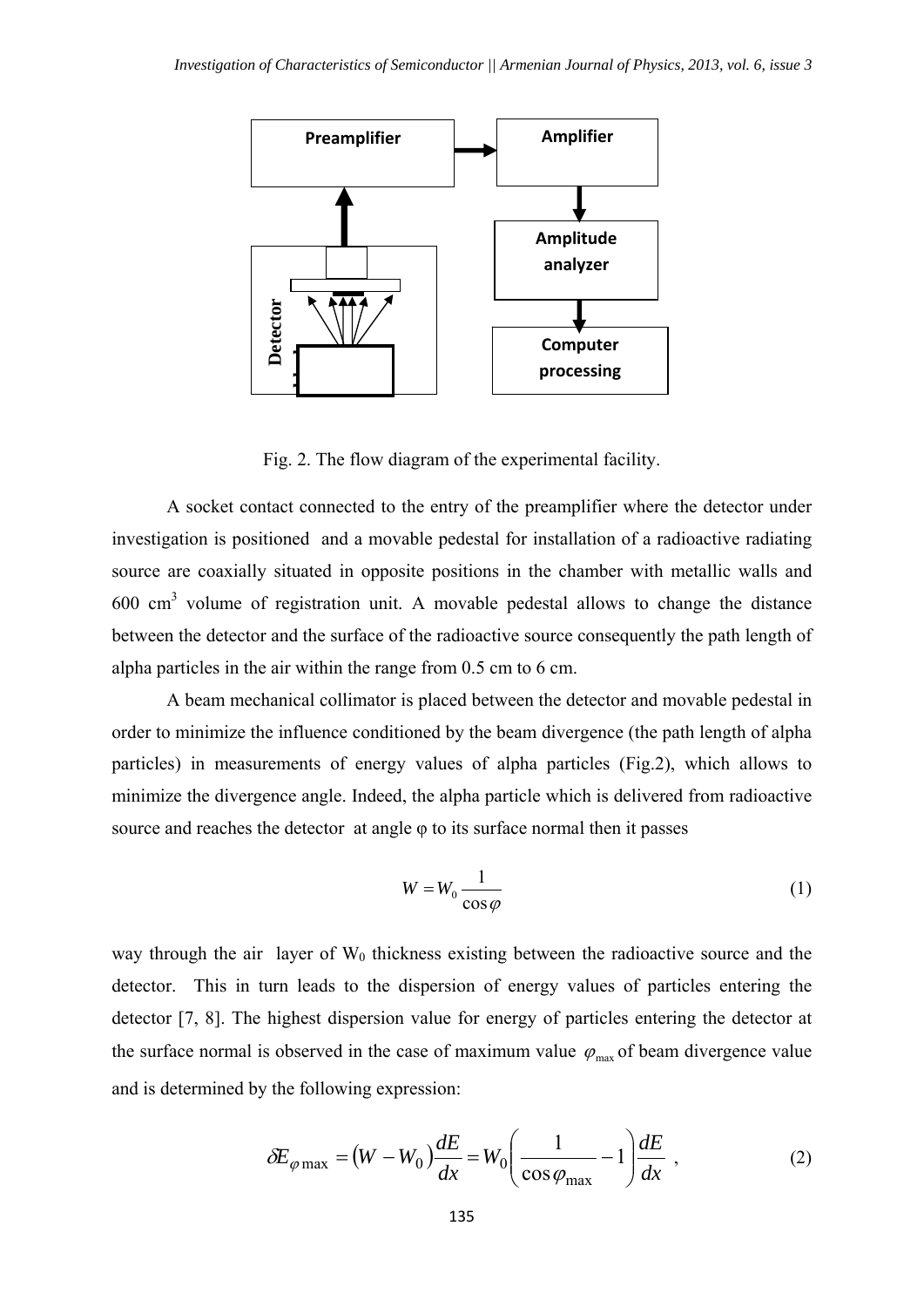where dE/dx is the specific losses of ionization in material medium. The permissible value of the widest divergence angle  $\varphi_{\text{max}}$  and the linear dimensions of collimator are determined by condition  $\delta E_{\phi max} \ll \Delta E_{ck}$ , where  $E_{ck}$  is the half width of alpha spectrum in the case of ideal collimation (parallel beam of alpha particles falling on the detector surface at angle  $\varphi_{\text{max}} = 0$ ). Based on this criterion and having regard the quite long time necessary for obtaining the sufficient amount of statistical data an iron collimator with 1mm, 2mm and 3mm diameter, 1cm thickness and  $1.5x1.5$  cm<sup>2</sup> surface was used in measurements, placed at the distance of 1mm from the detector surface.

#### **5. Results of measurements and the processing of the spectrum**

 $^{238}Pu+^{239}Pu+^{233}U$  and  $^{226}Ra$  alpha radioactive reference isotopes by OSAI standard which deliver alpha particles with kinetic energy limited in the 4.5-7.6 MeV range were used as sources of radiation fluxes in order to examine energy characteristics of the detector [3]. As result of measurements the distribution of signals of pulses delivered to the enter of the analyzer was shown on the screen which is localized in the range of channels of small and large numbers (Fig. 4).



Fig. 4. The form of energy distribution of alpha particles delivered from  $^{226}$ Ra radioactive isotope.

 The distributions of signals localized in the channels of small number are the result of noise signals formed in the detector and successive electronic circuit diagram (the maximum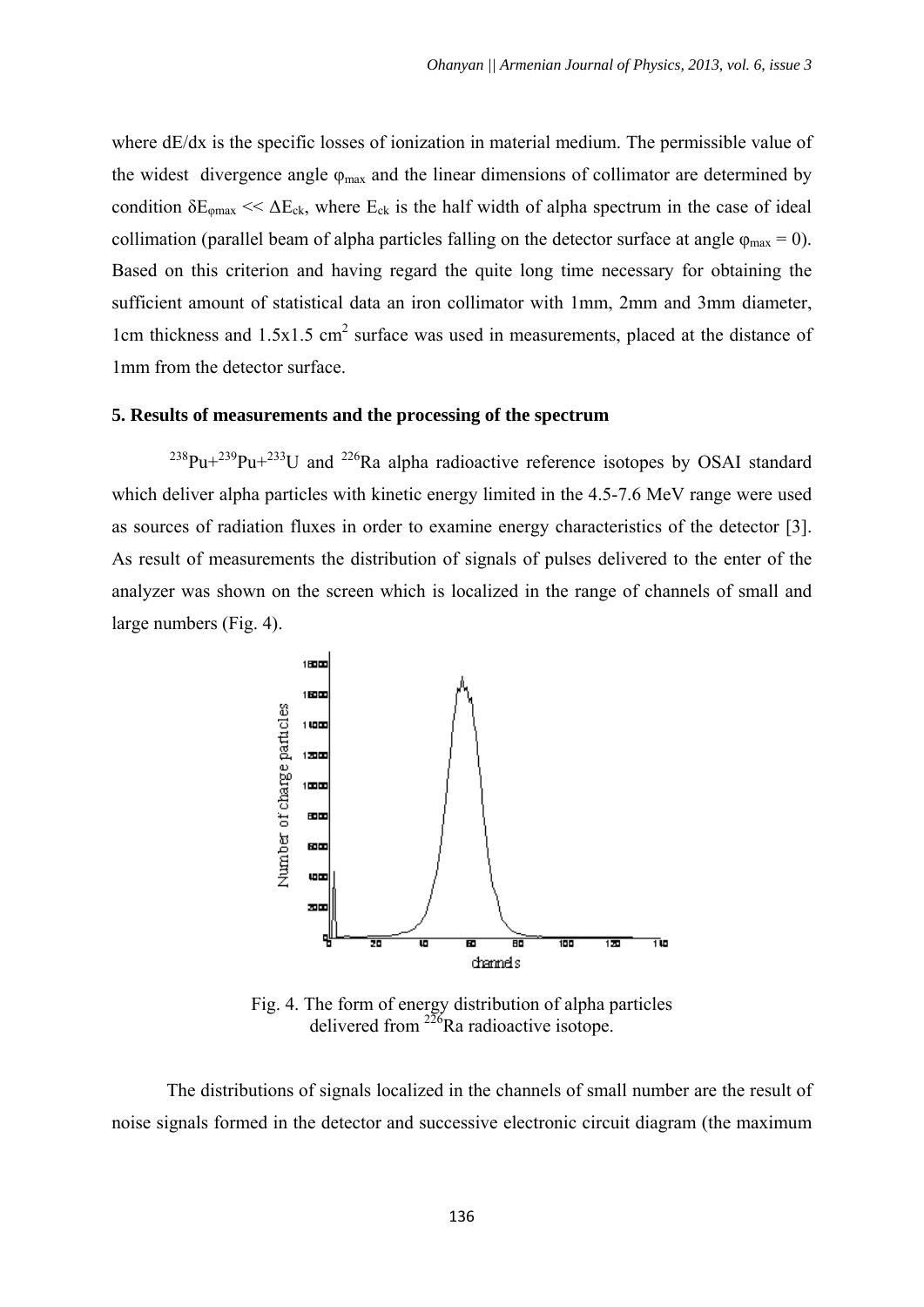value of the signals of noise amplitude is estimated which according to the conducted measurements doesn't exceed the energy equivalent to 250 keV).

The second distribution is localized in the channels of mid range of analyzer. It is conditioned by registration of alpha particles in the detector. The lower limit of energy distribution range is often larger than the upper limit of the value of noise signals, which serves as a basis for the detector in the whole range of energy distribution of alpha particles (3 MeV< E <9 MeV) to be used to conduct energetic measurements in the background of viewed noise signals. This distribution range is informative for the energy spectrum of alpha particles. It is enlarged resulting from superposition of alpha particles spectra with different energies (Fig. 4.). The exposition time of measurements' duration is chosen so that the registration number of alpha particles is quite large and in each superposed spectrum their distribution is Gaussian.

The energy spectra obtained from alpha particles were processed by means of ORIGIN program as a result of which the energies of radionuclides were identified. The background inputs are taken into account in the restoration process of the spectra, besides an extrapolation was performed based on the background data of low and high energy ranges out of information spectrum. Graph of restored alpha spectra is shown in Fig. 5a and 5b.



Fig. 5a. The forms of restored alpha spectra obtained by means of frame detector. Energy distribution of alpha particles delivered from  $^{226}$ Ra radioactive isotope.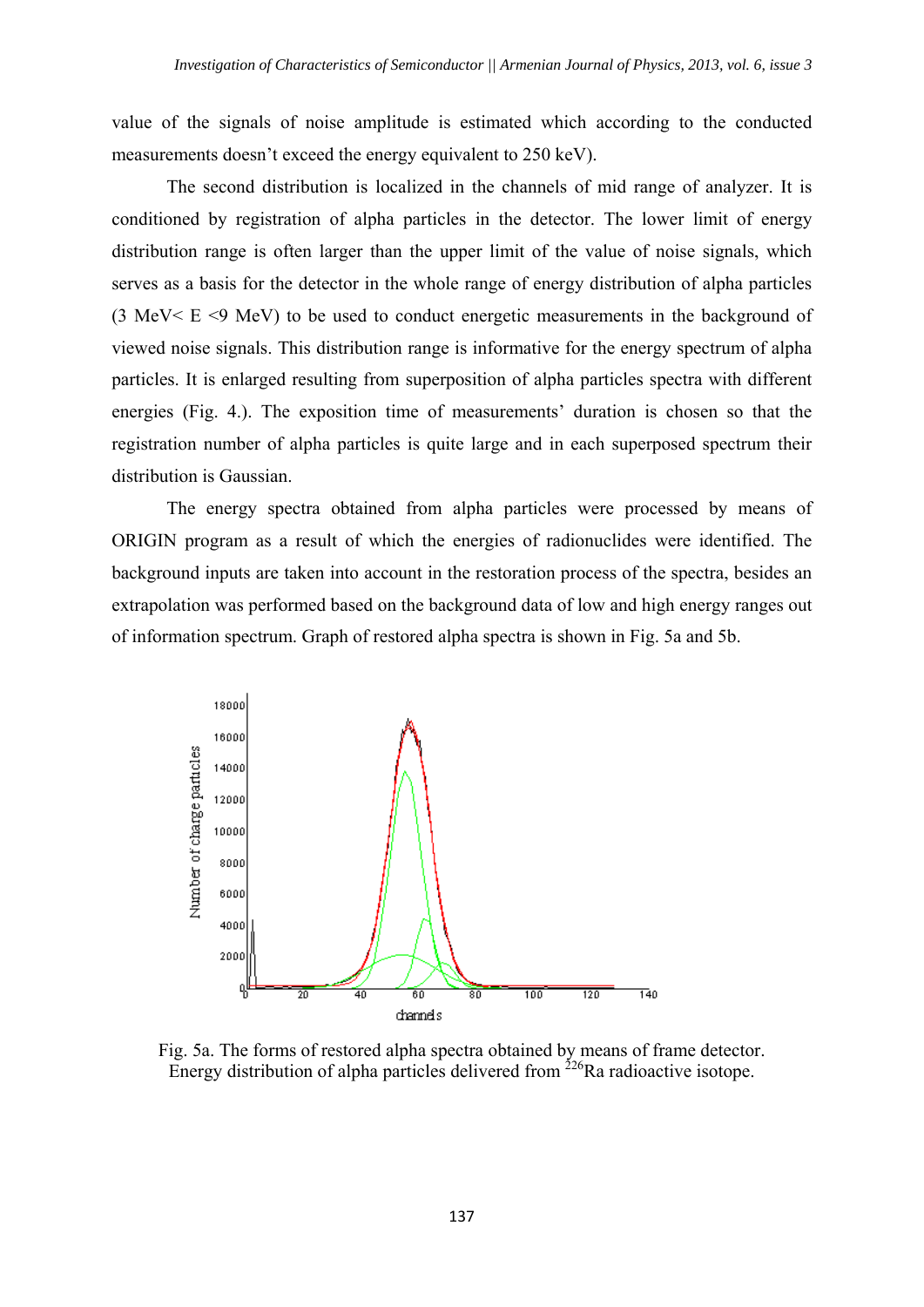

Fig. 5b. The restored forms of the alpha spectra obtained by means of the detector with a-C/n-Si heterostructure. Energy distribution of alpha particles delivered from  $^{238}$ Pu+ $^{239}$ Pu+ $^{233}$ U radioactive isotope.

It is easy to see that the measurements conducted by the detectors of frame and a-C/n-Si heterostructure are sufficient for identification of alpha spectra (the resolution of the detector is 0.8%). The linear characteristics of the detector are studied as well. It shows linearity in the whole energy range of alpha particle fluxes.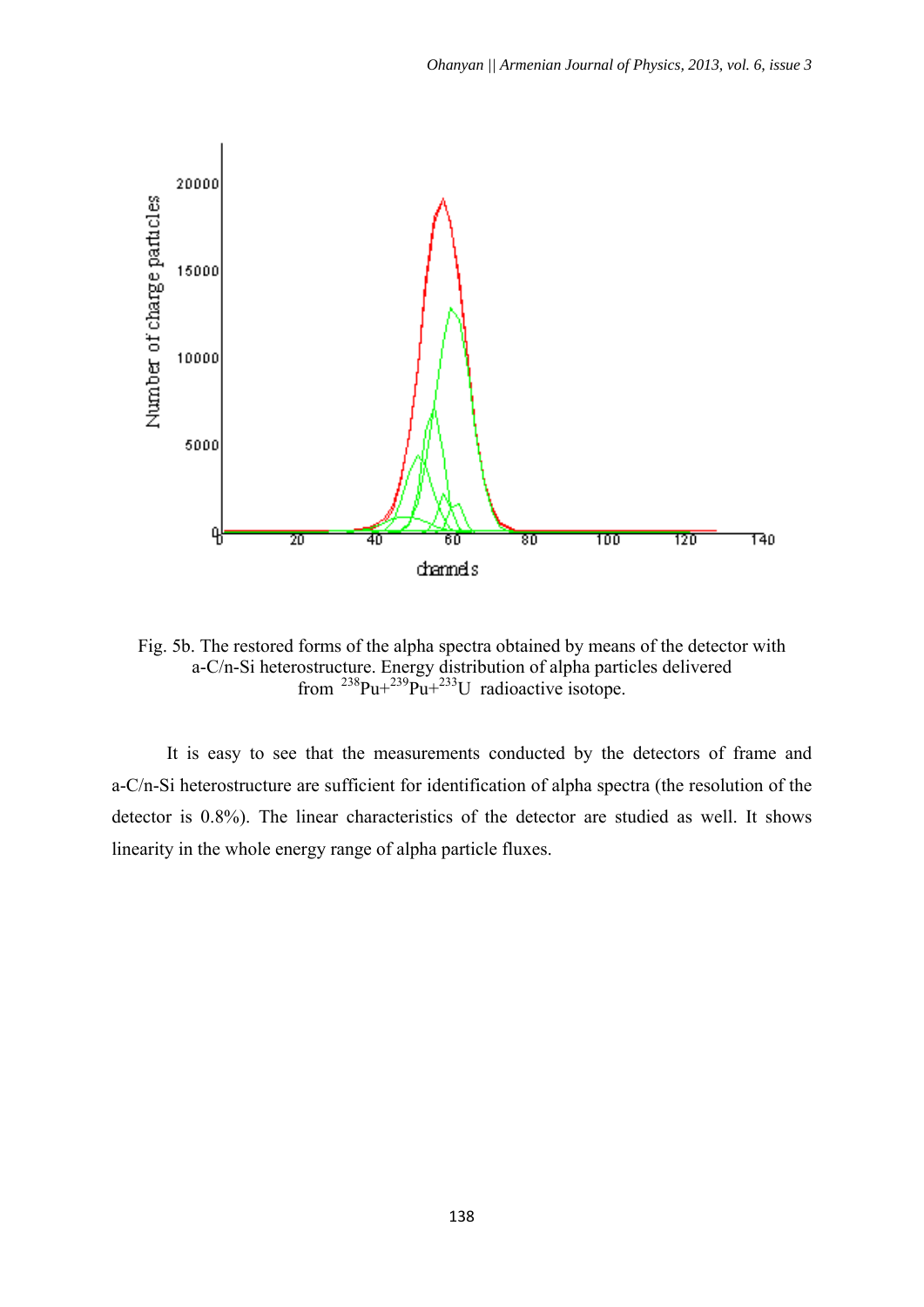

Fig. 6. Linear characteristic of detectors.

## **6. Conclusion**

Performed studies show that frame electrode semiconductor and a-C/n-Si heterostructure detectors have good energy resolution  $(0.8\%)$  and linearity. Accordingly detectors of this structure can be used in alpha spectrometric measurements. It is necessary to note that alpha radioactive radionuclides are clearly identified without creating vacuum medium between the detector and radioactive source which is of special importance for express analysis of alpha radioactive radionuclide pollution.